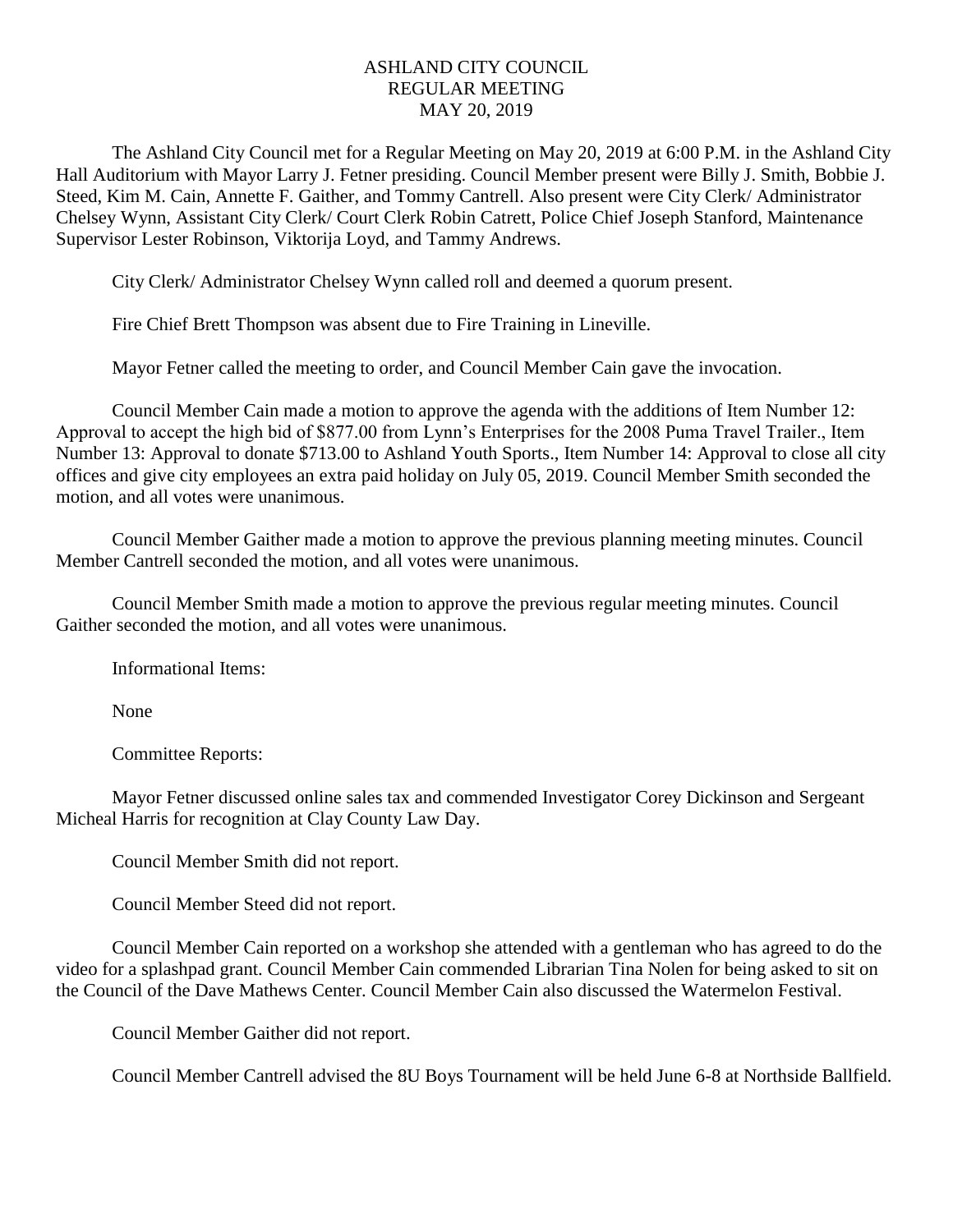Police Chief Stanford discussed agenda items including reassigning personnel and hiring a dispatcher. Chief Stanford also discussed hiring a new Officer at a later date. Chief Stanford also commended Dispatcher Kay Harris for 10 years and 6 months of service. Chief Stanford thanked Dispatcher Kay Harris and wished her well in her retirement.

Maintenance Supervisor Lester Robinson reported the Driveway Doctor will be here the week after Memorial Day to do work at the City Park. Supervisor Robinson advised the department has been doing sidearm cutting, they installed pedestrian crossing signs on the square, painted bollards on the square, have painted 50% of the skate park, and pressure washed the park restrooms in preparation of painting them. Supervisor Robinson reported on project on Tyson Road and the zoning ordinance.

City Clerk/ Administrator reported Maintenance Supervisor Robinson, Code Enforcement Officer Tony Hubbard, and Police Chief Stanford worked over 20 hours going over the zoning ordinance.

## New Business:

Council Member Smith made a motion to approve the bills received since the last regular meeting in the amount of \$3,330.60. Council Member Cantrell seconded the motion, and all votes were unanimous.

Council Member Steed made a motion to approve a 6-month one-step merit raise for Senior Center Aide Sherry Coryell to Range 3 Step 2 (\$8.39) and take her off of probation effective immediately. Council Member Cain seconded the motion, and all votes were unanimous.

Council Member Cain made a motion to approve the 2018 audit. Council Member Smith seconded the motion, and all votes were unanimous.

Council Member Cantrell made a motion to approve the City to apply for CDBG Community Enhancement Grant for road paving. Council Member Cain seconded the motion, and all votes were unanimous.

Council Member Smith made a motion to approve the City to apply for Pre-Hazard Mitigation Fund Grant for Storm Shelters. Council Member Gaither seconded the motion, and all votes were unanimous.

Council Member Gaither made a motion approving Chief Joseph Stanford to attend Alabama Association of Chiefs of Police Summer Conference in Orange Beach July 28, 2019- August 01, 2019 at a cost of \$200.00 registration fee, \$174.00 a night and reimburse travel expenses. Council Member Cantrell seconded the motion, and all votes were unanimous.

Council Member Smith made a motion approving to hire Viktorija Loyd as a Full Time Dispatcher effective 05.28.2019 at a pay Range 4 Step 1 (\$8.63). Council Member Gaither seconded the motion, and all votes were unanimous.

Council Member Gaither made a motion to remove the designation of Investigator from Corey Dickinson. Council Member Cantrell seconded the motion, and all vote were unanimous.

Council Member Gaither made a motion to promote Sergeant Micheal Harris to Investigator effective June 01, 2019 at a pay Range 13 Step 2 (\$15.03). Council Member Smith seconded the motion, and all votes were unanimous.